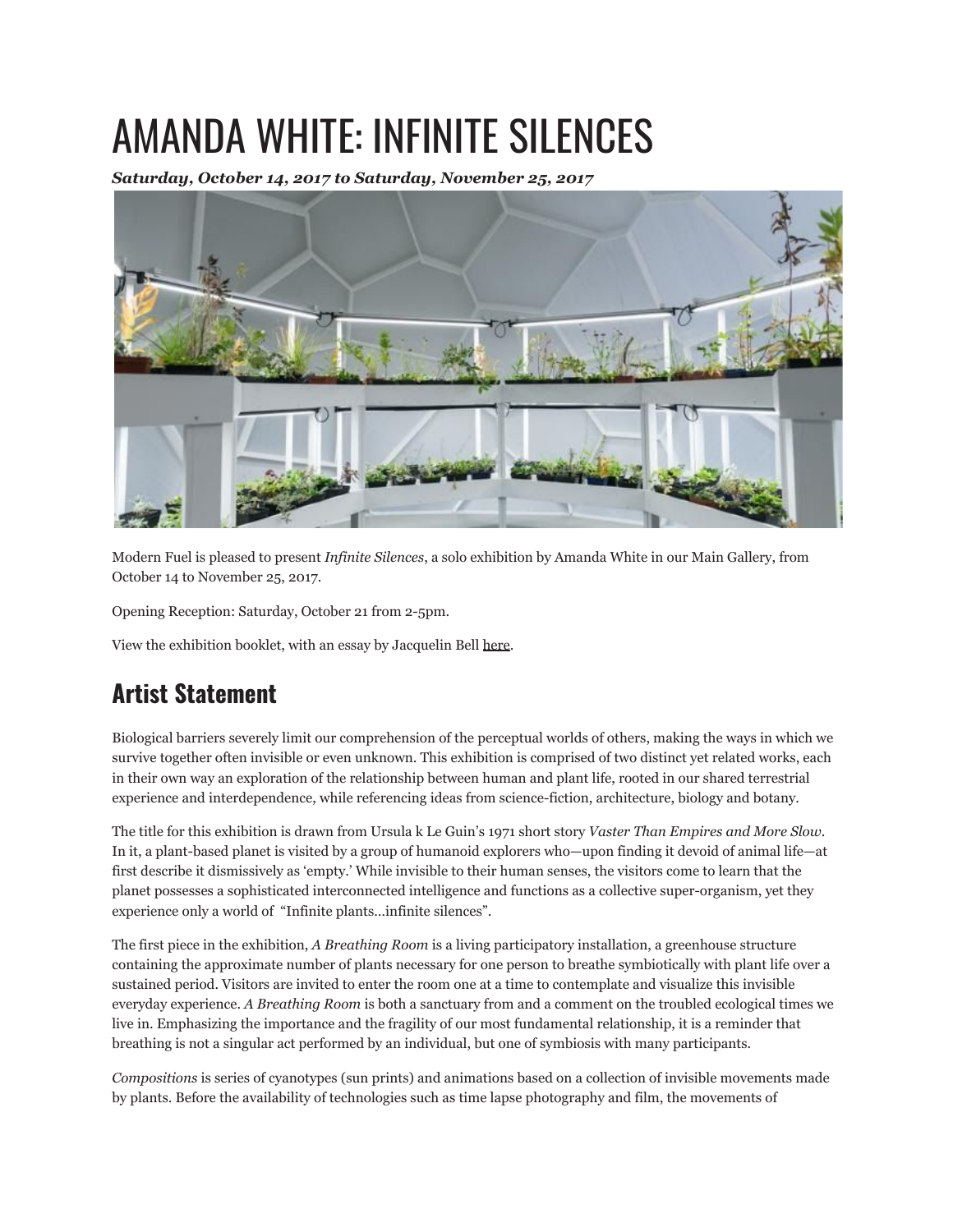plants—while suspected—was imperceptible to the human eye. Charles Darwin (assisted by his son Francis) developed an apparatus by which he could trace movements in plants over time (often a day or more) in order to both prove that plants move and also to describe their patterns. In 1880 the project was published as a book titled "The Power of Movement in Plants". The tracings that make up the nearly 200 figures in the book are simplified, directional lines stripped of anything recognizable as 'plant', illustrating only the patterns made by each unique specimen. Here these figures are re-animated and rearranged, suggesting various movement compositions; a silent dance in plant-time, made visible.

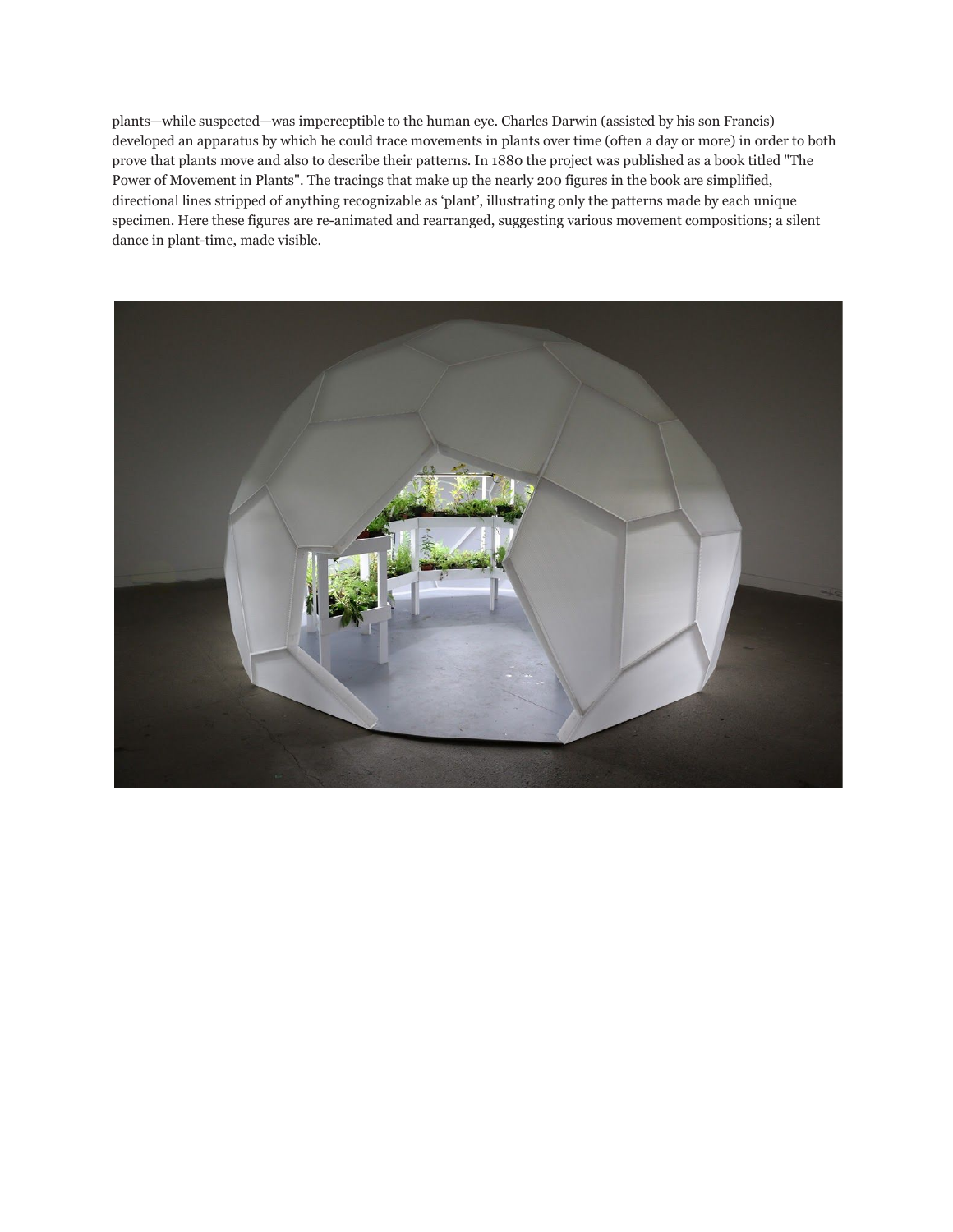

## **About the Artist**

Amanda White is a Toronto-based visual artist who has exhibited her work at galleries such as The Banff Centre for the Arts and Creativity, PlugIn ICA, the Harbourfront Centre, the Ontario Science Centre,and Forest City Gallery among others, as well as independently and collaboratively producing many public interventions and engagements. She has participated in residencies including; Food,Water, Life at the Banff Centre, The Neighborhood Spaces Residency Program in Windsor, ON, and most recently at the Klondike Institute for Art and Culture in Dawson City, YT with Brad Isaacs. Recent publications include articles for *esse magazine* (2016), *Antennae: The Journal of Nature in Visual Culture* (2017), as well as chapters for three forthcoming edited collections. Amanda earned a BFA from OCADU, an MFA from the University of Windsor, and is currently a PhD candidate in the Cultural Studies program at Queen's University.

Plants generously loaned by Grow Wild: Native Plant Nursery and Ecological Consulting Services.

Greenhouse design made in collaboration with architectural designer Matt Knapik.

*A Breathing Room* was made possible by the assistance and support of Brad Isaacs, Jaqueline Bell, Justin Waddel and the Banff Centre for the Arts and Creativity.

This research was supported by the Social Sciences and Humanities Research Council of Canada.